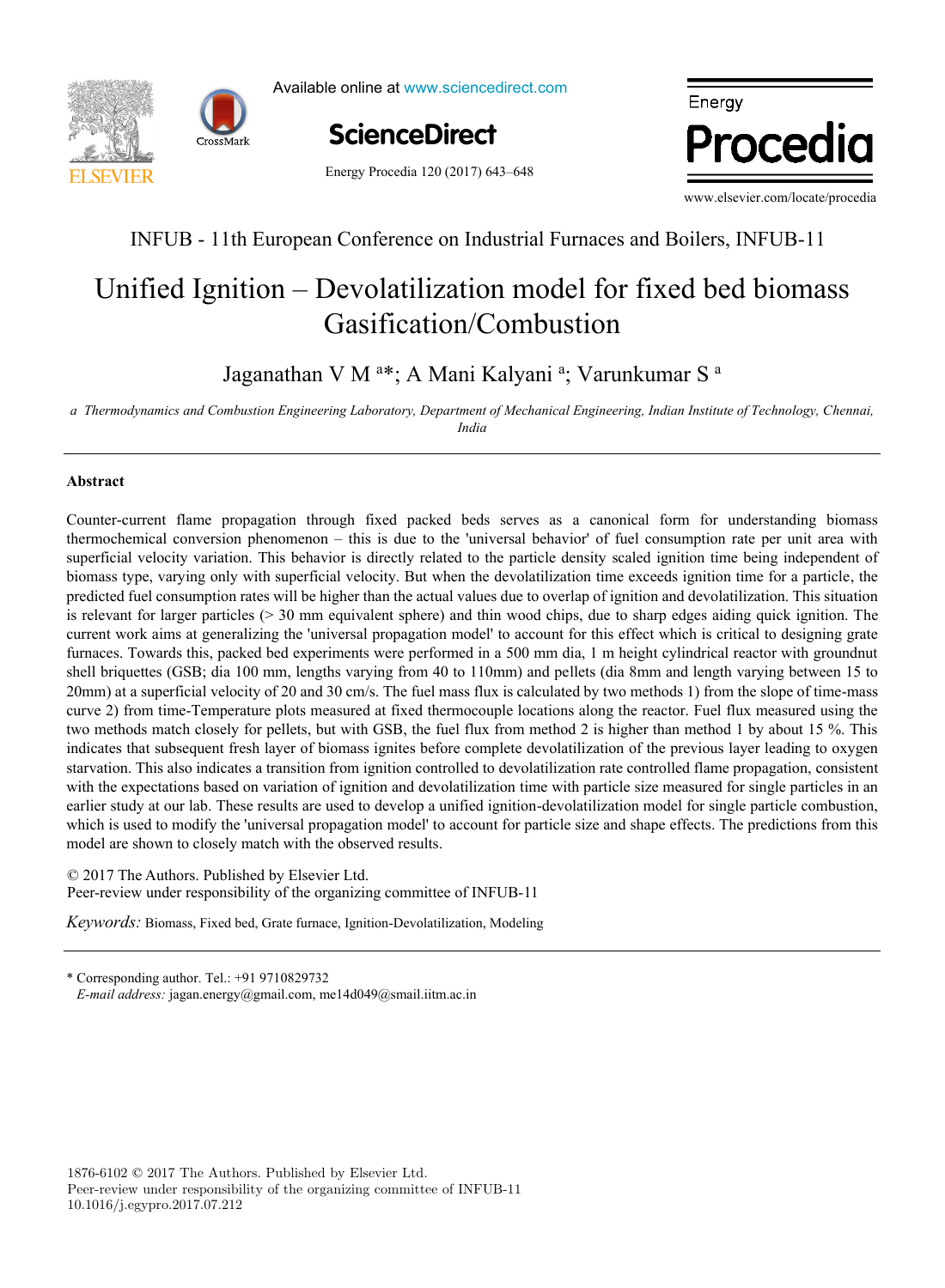#### **1. Introduction**

 Agro-residue based briquettes are increasingly used for medium scale process steam generation and other applications. With maximum capacity required in such applications limited to 10 tons/hr of steam, cross-current grate firing is the most preferred configuration. Generally, systems designed for wood chips are adopted for briquettes with design changes by trial and error. While many attempts have been made to model processes on a grate it is not clear how far these ideas have been translated into design principles which can be used by practitioners. A review of these modeling efforts can be found in [1]. Varunkumar et al [2] sought to remedy this by recognizing the equivalence between cross- and counter-current packed bed configuration through a coordinate transformation. By using the 'universal flame propagation' (denoted UFP hereafter) behavior of counter-current configuration, which is well understood in terms of a simple diffusion controlled model capable of capturing the abundant data available from earlier work [3], a simple kinematic equation connecting the grate parameters (speed and length) with system design parameters (steam generation rate, initial bed height) is obtained in [2]; the essential idea being that the residence time of fuel particles on the grate must be at least equal to the conversion time determined by the UFP model. This model is shown to rationalize the current design and further suggestions for improvement are brought out in [2]. This effort also brought out certain minor limitations of application of UFP model to practical grate furnaces. This is related to the assumption of 'ignition' controlled propagation which leads to the kinematic grate equation being valid for only particles of size less than 30mm (equivalent sphere). This aspect is elucidated with single particle experiment that show the devolatilization time to exceed the ignition time for particles larger than 30mm (see Fig. 8 in [2]) thereby bringing out the need for modification of the UFP model. The need for further experiments with larger briquette particles in a 500mm lab scale counter-current reactor is brought out in [2]. Current work reports experimental results from such a reactor and attempts to improve the UFP model with a new *'unified ignition-devolatilization'* framework.

#### **2. Experiments**

 Experiments are carried out in a cylindrical furnace 500mm in diameter and 1200mm in length made of SS310 insulated with high grade ceramic wool. A schematic of the experimental setup is shown in Fig. 1. The entire reactor is mounted on a weighing scale (10 g accuracy, 200 kg max) for mass loss measurement and thermocouples are placed at a uniform distance along the length of the reactor for measuring flame propagation rate. Air is fed through the grate by a centrifugal blower metered through a calibrated orifice plate. For uniform distribution, air stream is split and fed as three jets separated at 120 degrees at the bottom of the reactor through the grate.



Fig. 1. Schematic of the Experimental setup

 Online sampling of gas is made from the top of the reactor through a sampling line connected with condenser, dust/moisture filter and gas analyzer downstream (results not reported here). A total of seven experiments - six with groundnut shell briquettes and one control experiment with Oorja pellets were done. The properties and the pictures of the biomass used in the experiment are given in Table 1 and Fig. 2 respectively.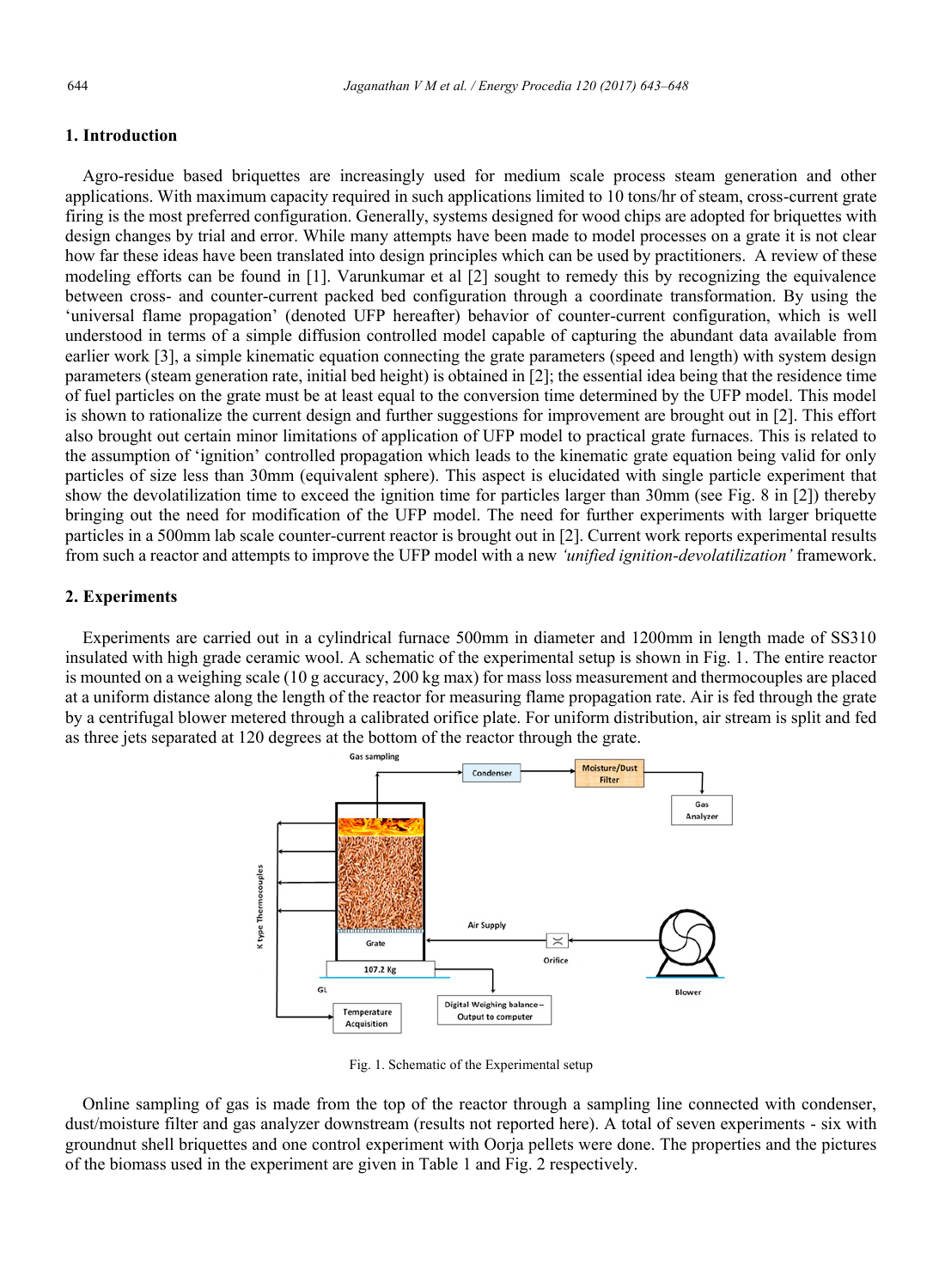

Figure 2. Photographs of Biomass used in the experiments

Table 1. Properties of fuels used for the study

| Property                | Groundnut shell<br>briquettes(GSB) | Oorja pellets(OP)        |
|-------------------------|------------------------------------|--------------------------|
| Size and shape          | $\Phi$ 100 mm X L 20-90 mm         | $\Phi$ 8 mm X L 15-20 mm |
| Moisture content, %     | 5                                  | 6                        |
| Ash content, %          | $10 - 12$                          | 10                       |
| Particle density, kg/m3 | 1110                               | 1260                     |
| Packing density, kg/m3  | 545                                | 612                      |



Figure 3 Fuel mass flux variation with superficial velocity in relation to the Universal propagation limits

 Results of mass loss rate measured using weighing balance (Method 1) and thermocouple data (Method 2) are shown in Fig. 3. As expected from the model, there is very little variation in the fuel mass flux with superficial velocity beyond 18 cm/s - hence it is clear that there will not be any performance reduction if the primary air flow is brought down to these levels. Though within the limits set by Universal propagation model, the mass flux with briquettes is lower than that of pellets. This is consistent with the observations related to variation of relative magnitudes of ignition times ( $t_{ig}$ ) and devolatilization times ( $t_v$ ) with particle size described in [2]. Deviation of the mass flux estimated from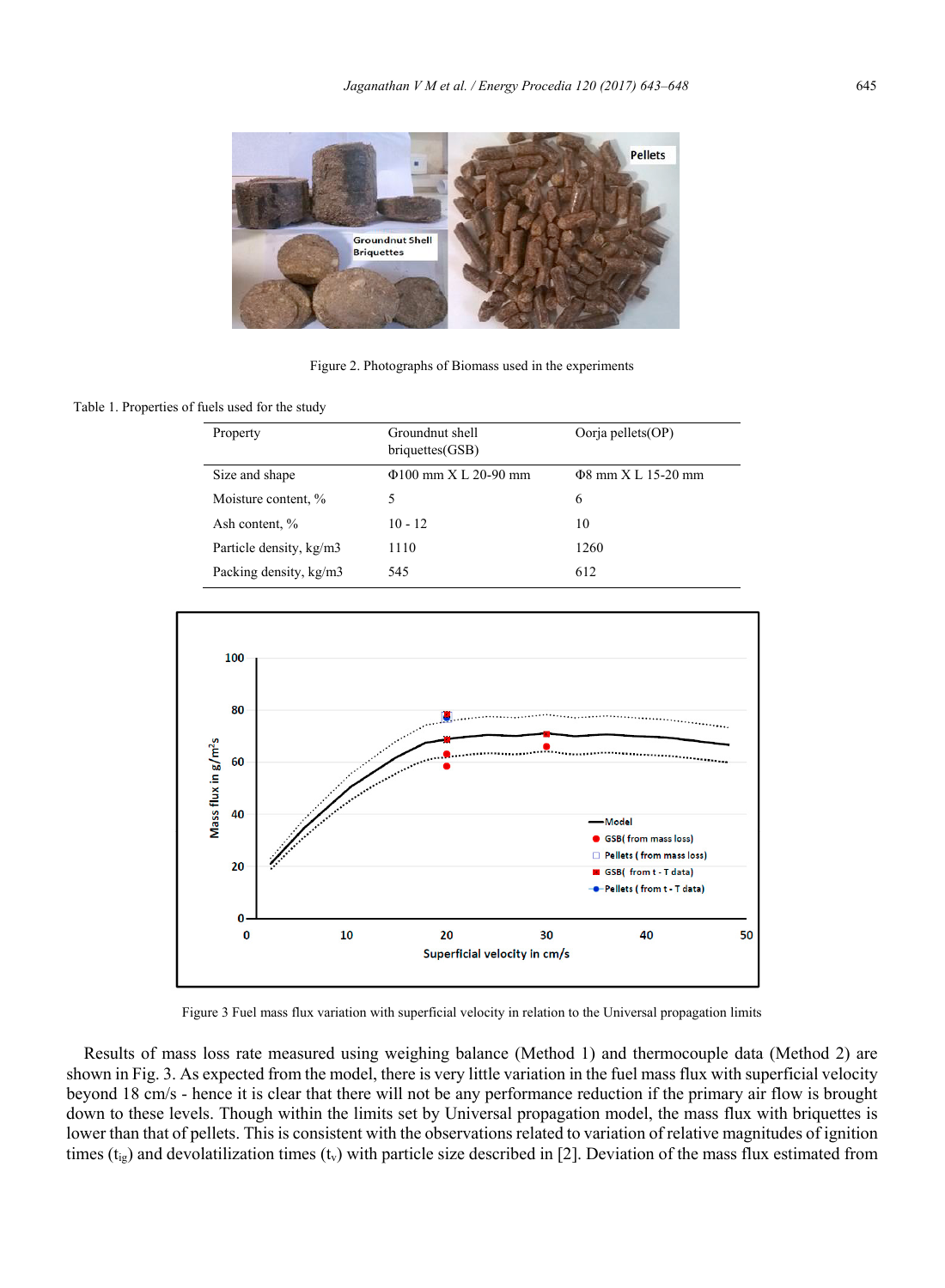the temperature data compared to weighing scale method (shown in Fig. 4) is also consistent with this observation indicating overlap of devolatilization in multiple layers as opposed to a single layer as assumed in the model. This clearly indicates that for larger particles (>30mm) devolatilization can become rate limiting and hence must be accounted for in the UFP model. Towards this, a unified ignition-devolatilization modelling framework is presented here.

#### **3. Unified Ignition – Devolatilization model**

 Biomass combustion is a well-known stage wise process of moisture evaporation, ignition, devolatilization and char combustion or heterogeneous combustion as a sequential process. As explained earlier, out of these, time for ignition and devolatilization can be rate controlling and a unified framework for estimating these quantities is required for accurate prediction of fuel burn rate and hence furnace design. The framework presented here is an extension of the devolatilization model developed by Mukunda et al [4] to capture the ignition process.

#### *3.1. Ignition*

A biomass particle exposed to an ignition source (assumed to be a stream of hot gases at 1500 K with a convective heat transfer coefficient of 15 W/m<sup>2</sup>-K) is considered ignited if a stable envelope diffusion flame is established around it. Analysis of mass loss plots of particles of various sizes exposed to a stream of hot gases from [2] indicate that this occurs at about 15% mass loss. By solving simultaneously, the transient heat conduction equation coupled to the solution of quasi-steady gas phase equation with a convective boundary condition (see eq. 1) the time required for 15% mass loss is calculated and taken as the ignition time. It is assumed that the process is spherically symmetric and 2D effects are accounted for in this framework using a quasi-1D approach as explained in Mukunda et al [4].

$$
\frac{G_p r_p^2 C_p}{r_s^2} \left[ T_s - T_p + \frac{H_d}{C_p} + \frac{\dot{q}_w''}{G_p C_p} \right] = h(T_\infty - T_s)
$$
\n(1)

Where  $G_p$  is fuel mass flux in kg/m<sup>2</sup>s at the pyrolysis front  $(r_p)$ ,  $r_s$  is the surface radius,  $C_p$  is the specific heat at constant pressure,  $T_s$ ,  $T_p$  and  $T_\infty$  are the surface, pyrolysis front and free stream temperatures respectively,  $H_d$  is the heat of pyrolysis and  $\dot{q}_w$  is the heat flux into fresh biomass.

#### *3.2. Devolatilization*

In this unified approach the ignition-to-devolatilization transition is accounted for by a switch from convective boundary condition to a thin flame boundary condition (eq. 2) obtained from application of droplet combustion theory as given in Mukunda et al [4]. This combined with the heat flux condition at the pyrolysis front (eq. 3) and transient conduction equation (eq. 1 in [4]) is used to estimate the devolatilization time. A fixed pyrolysis front temperature of 473 K is assumed. The devolatilization rate obtained is used in eq. 4 to track the pyrolysis front and the time taken for 75% mass loss is taken as the devolatilization time.

$$
\frac{G_p r_p^2}{r_s^2} \left\{ \frac{H_c Y_{0,\infty}}{s} + C_p (T_{\infty} - T_s) N u_0 - C_p (T_s - T_p) - H_a - \frac{\dot{q}_w''}{G_p} \right\} = \epsilon \sigma T_s^4
$$
\n
$$
\left[ \frac{H_c}{r_s} \frac{d_w''}{dt} \right] - 1
$$
\n
$$
\left[ \frac{H_d}{dt} \frac{d_w''}{dt} \right] \tag{2}
$$

$$
ln\left[\frac{\frac{H_d}{C_p} + \frac{q_w'}{G_p C_p}}{T_s - T_p + \frac{H_d}{C_p} + \frac{\dot{q}_w''}{G_p C_p}}\right] = \frac{G_p r_p^2 C_p}{k} \left[\frac{1}{r_s} - \frac{1}{r_p}\right]
$$
(3)

$$
\frac{d\eta_p}{dt} = -\frac{G_p}{\rho_p} \tag{4}
$$

Where  $H_c$  is the enthalpy of combustion of volatiles,  $Y_{o,\infty}$  is the free stream oxygen mass fraction (0.232), *s* is the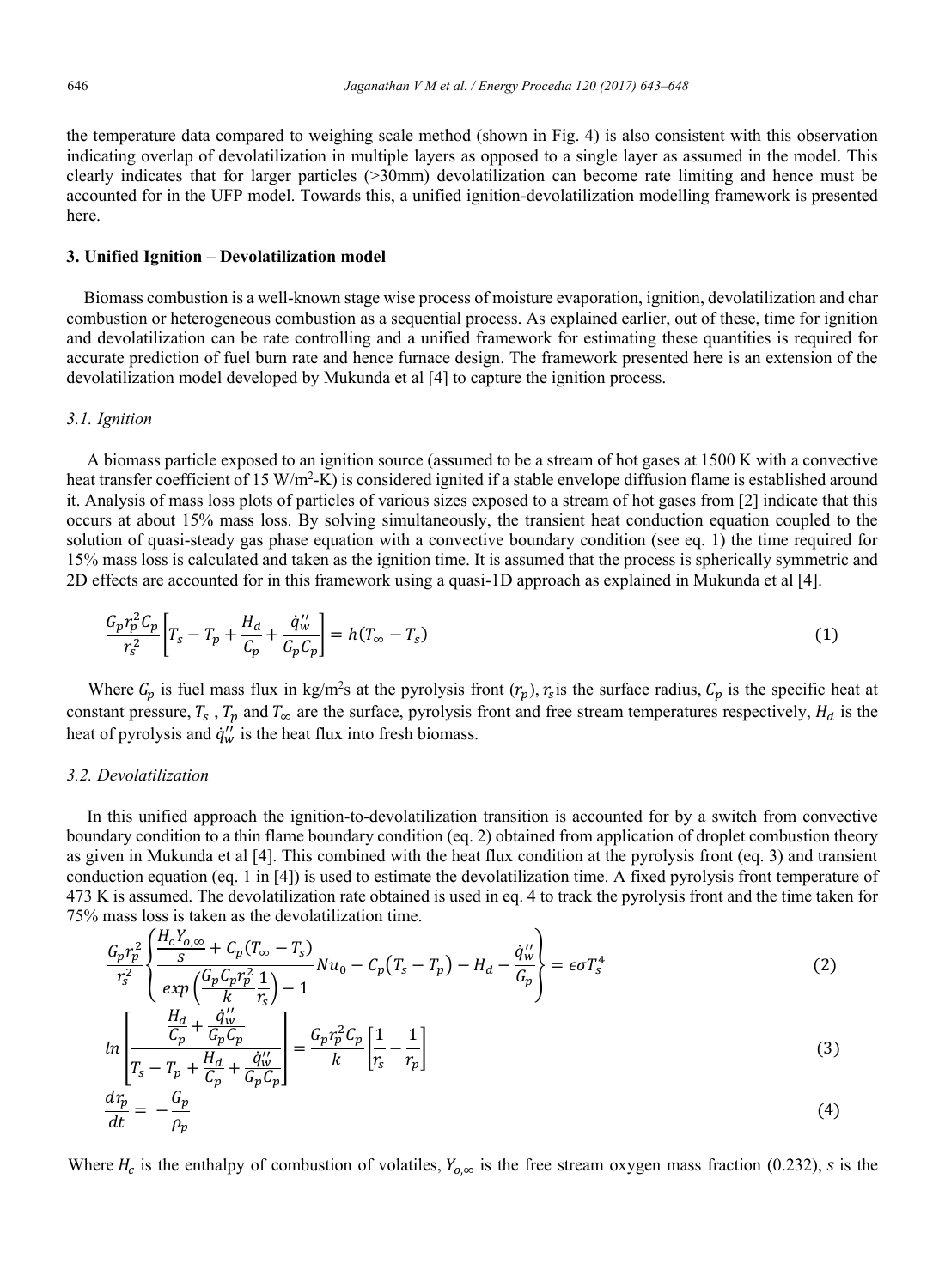stoichiometric A/F of volatiles (1.53), k is the thermal conductivity of air,  $Nu_0$  is the Nusselt number and  $\rho_p$  is the particle density.

#### *3.3. Model results*

 The transient conduction solver is coded in MATLAB® and the same is used to get the ignition temperature profile and heat flux into the fresh biomass  $(\dot{q}_w'')$ . Beyond the ignition time the thin flame boundary condition (eq. 2) is incorporated. Then eqs. 2, 3 and 4 are simultaneously solved for  $r_p$ ,  $G_p$  and  $T_s$  using the value of  $\dot{q}_w''$  obtained from the solution of the transient conduction equation. The iteration continues till mass is reduced to 25% of the initial mass. Thermodynamic and transport property values used in the model are taken from [4]. A typical mass loss plot obtained from the model along with experimental results is shown in Fig. 4 and the comparison is very good. The results reported are on dry ash free basis and excluding char content.



Figure 4 Comparison of predicted mass loss variation with experiments

Ignition and devolatilization time predicted for particles of different sizes is shown in Fig. 5. The variation is qualitatively similar to the experimental results shown in Fig. 8 of [2] - the devolatilization time increases much faster than ignition time as the particle size increases. This is consistent with the observation that devolatilization time becomes rate controlling beyond a critical size. The actual value of the critical size is dependent on the flow conditions and reactor dimensions and further calculations are required to elucidate these effects.